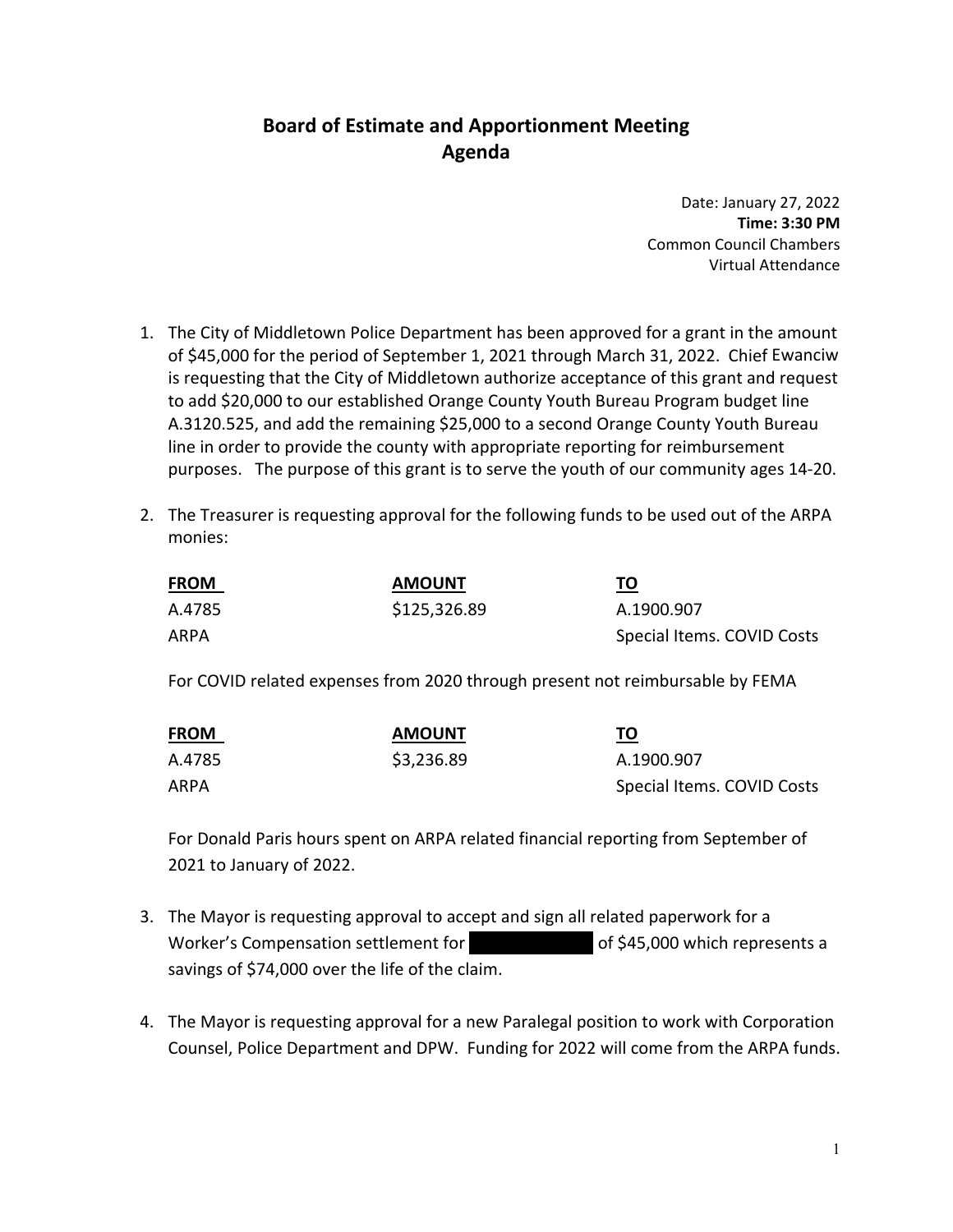5. Richard McCormack is requesting approval for approval to sign the New York State Department of Environmental Conservation License Issuing Agent Agreement and the appointment of Richard P. McCormack, City Clerk, as the Licensing Issue Agent/Assistant Licensing Agent for the City of Middletown

The City Clerk's Office will expand its constituent services to include issuing Hunting and Fishing Licenses. There is NO cost to the City to offer this service. Fees are set by the state and the City will be able to collect a 5.5% commission on most transactions.

- 6. Rick McCormack has received a request for a Yard Sale Deposit Refund which was requested after the 60‐day window per the Yard Sale Application.
- 7. Jacob Tawil is requesting a transfer to cover remaining costs for the East Main to Orchard Pathway Project \$1,331.12 is needed to cover remaining costs. Project costs are as follows:

| <b>FROM</b>                    | <b>AMOUNT</b> | ΤО                         |  |
|--------------------------------|---------------|----------------------------|--|
| H.0766.900                     | \$1,331.12    | H.0977.900                 |  |
| Industrial Park Infrastructure |               | E. Main to Orchard Pathway |  |

8. Jacob Tawil is requesting a transfer to cover remaining costs for the Green Infrastructure Project in the amount of \$4,300.00. Project costs are as follows:

Karen Arent for project Landscape Architect Inspections #3 ‐ 5 totaling \$3,950

Engineering & Surveying Properties for the Inspection of the backflow preventer in the amount of \$350

| <b>FROM</b>                    | <b>AMOUNT</b> | TO                        |
|--------------------------------|---------------|---------------------------|
| H.0766.900                     | \$4,300       | H.0944.900                |
| Industrial Park Infrastructure |               | Parking & Greenspace Imp. |

- 9. Jacob Tawil is requesting that the vehicles listed below be declared surplus and authorize the Commissioner of Public Works to dispose of them in the most advantageous way to the City, based on his opinion which is final, most likely through Auctions International.
	- 1. 2005 Mack Garbage Truck (VIN# 1M2B225C65M005104) which has 107,287 miles
	- 2. 2006 Hyundai Excavator (VIN# N60410541) which has already been replaced with a new excavator